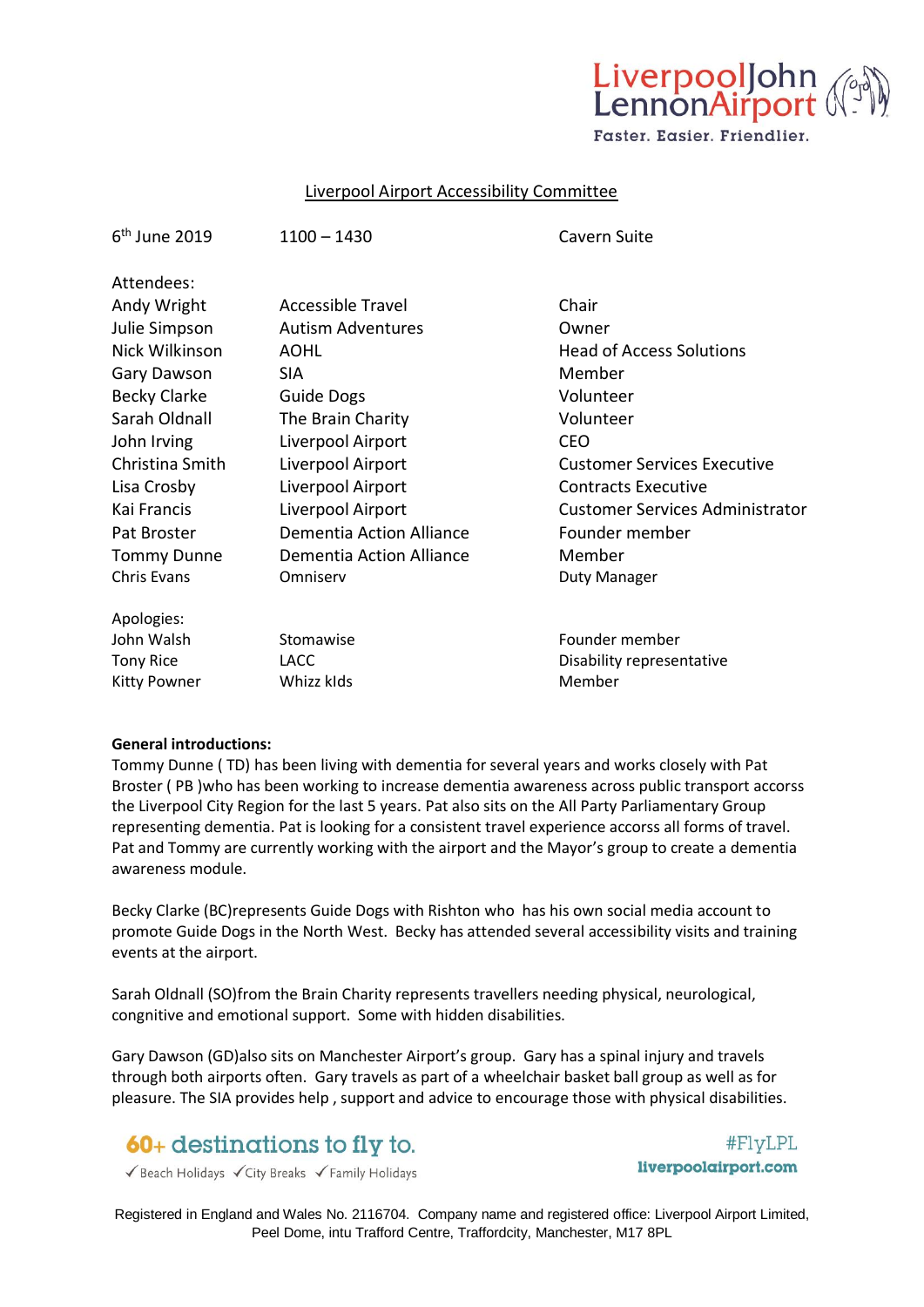

Faster, Easier, Friendlier,

Nick Williamson (NW)from Action on Hearing Loss ( AOHL) RNID provides access to solutions. 1 in 6 has a hearing impairment. 11 million hearing impaired people in the UK. The organisation provides training in BSL in the workplace, facilities assessements and assisted technology , including hearing loops. Nick advises that many organisations including cab drivers have hearing loops but don't know how they work. He assisted the Omniserv team to use the hearing loop this morning.

Julie Simpson (JS)from Autism Adventures has worked with Autism Together as a training provider to the airport. Julie has a teenage son who she has been travelling woth through LPL since he was an infant. Julie has been providing advice with the Sensory facility project to date and works with numerous organisations around the region including EFC. Julie flew last month with Joe and a friend with her daughter. Both young people have ASD and <ollie is peg fed. They trialled the Sunflower lanyard, having previously used the Butterfly Flyer. Julie reported that the Sunflower lanyard helped with the arrival passport control process as well as departure security. Theywere not offered the option to pre board at the departure gate on this occasion.

Kai Francis (KF)reported on accessible travel inquiries, compliments and complaints.

### **Legislation & complaince**

Andy Wright (AW)advised that following the introduction of legislation ( EC1107 ) in 2006 airports must provide a consistent standard of assistance. The CAA have a league table against which the 30 main UK airports are ranks as Very Good, Good or in need of improvement. The ranking process has included Hidden Disabilities in the last 2 years. Liverpool ranked as very good in 2018 and we are awaiting the results for 2019.

The legislation (CAP1228 ) requires airports to hold Accessibility Consultative Committee meetings to offer structured feedback from groups and users and to create action plans to maintain and improve services.

We intend to meet twice a year.

Feedback from the group sugested that issues reported are often outside of the airports control and relate to the airlines.

Action : JLA to approach our airline partners to request involvement at future meetings. Action: JLA to issue Sept follow up date for the next meeting

#### **The Passenger journey : Difficulties**

As a group we will find out what areas are the most difficult and weak. We aim to encourage passengers with disabilities to travel.

#### **Audio impairment**

NW reported that not all with a hearing loss use hearing aids. Glasses are accepted but there is still a stigma for many who would benefit from hearing aids. New generation hearing aids aren't always visible. 5 million people of working age suffer with hearing loss but many wont use hearing aids, We accpt glasses but hearing aides carry a stigma for some. 54% of those at work are afraid to raise their hearing concerns. 30% of those with hearing loss experience bulleying.

Our ability to communicate makes us human Hearing loss and tinnitus makes it more difficult to communicate. Some report they feel less human , depressed, anxious or suicidal. AOHL mission os to raise awareness. In 2-3 decades a cure for hearing loss is expected.

# **60**+ destinations to fly to.

 $#FlyLPL$ liverpoolairport.com

Geach Holidays VCity Breaks V Family Holidays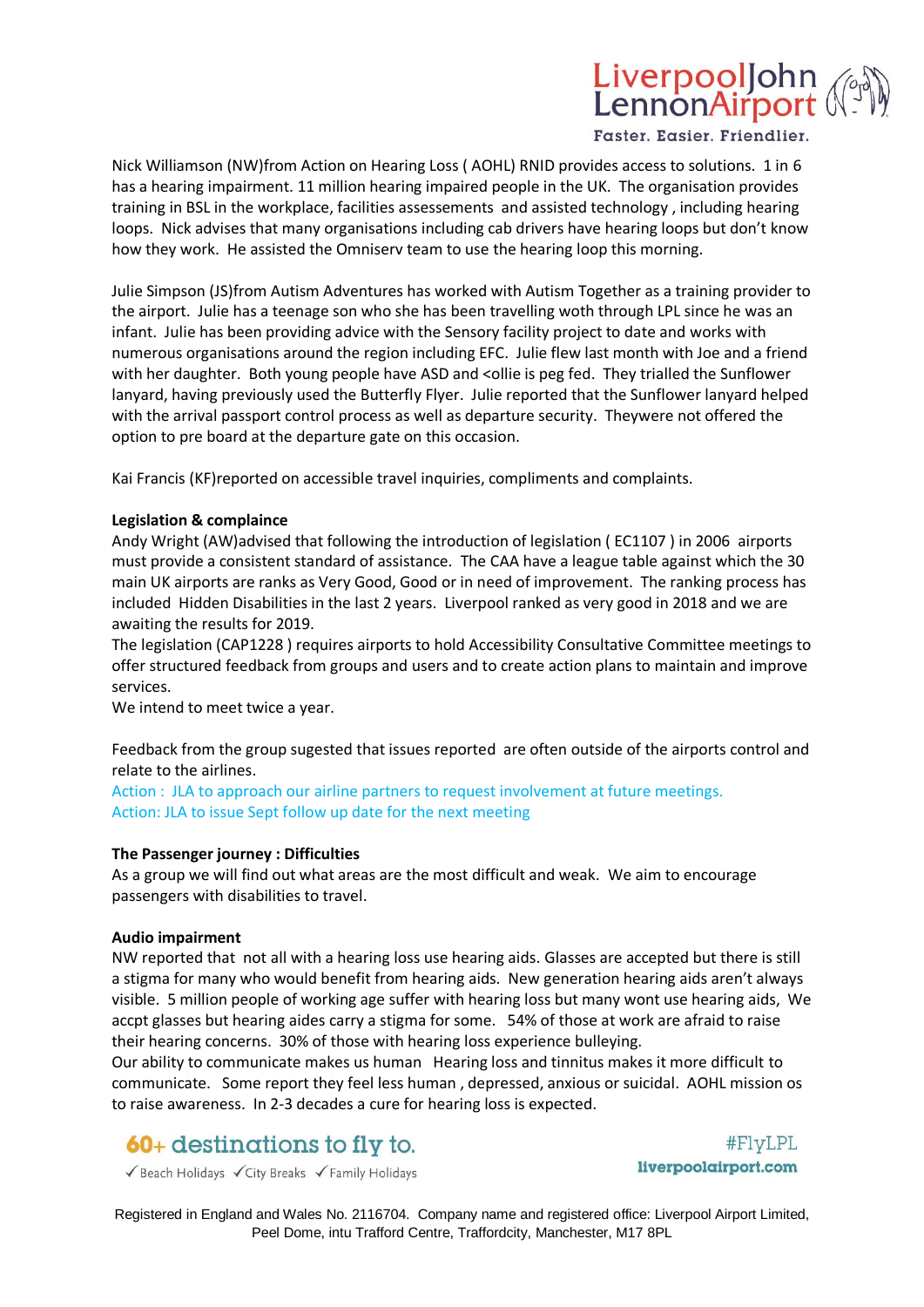

CE, Omniserv , confirmed that the number of pre booked PRMs with hearing loss is low.

NW reported that stats on working hearing loops is low. This is due in part to lack of knowledge on how they work. LPL has 2 fixed loops at the landsiode and airside assistance desks, 3 portable units at check in and 2 in security. Loops work within 1 metre range.

JLA confirmed that there are no lopps in food & beverage , retail units and departure gates, JI, JLA, confirmed it is our responsibility to review provision.

Action: JLA to check all are in working order. Schedule checks.

Action: Ensure leaflets on how to use are available. Visual aids recommended

Action: Ensure hearing loops are plugged in to maintain charge

Action: Review provision of hearing loops as none are in place at key locations. Units cost c.£5.00 Action: Advertise the location of the Hearing loops on the website.

# **ASD – Hypermobility , behavioural and incontinence**.

Autism Adventures has 3,500 FB followers. Many members have not flown before and have concerns that their children are non verbal. A recent experience reported at Boots in the depoarture lounge where the sales person recognised the lanyard.

Security colleagues awareness has improved massively in recent years.

JS, Autism Adventures, reports that the Butterlfy Flyer/ Sunflower lanyard enable users to avoid queues at check in, security and gates In some instances those with ASD arent able to preboard with those with physical disabilities.

CE, Omniserv, advised that this sounds like a timing /communication issue on the occasion. JS recommended JLA promotes the lanyard more on social media.

# Action: JLA to promote the Sunflower lanyard more prominently on social media Action : Review boarding process with airline/GHA & assistance provider

# **Promoting services**

GD suggested that JLA promotes accessibility hightlighting our USPs on social media #faster #Easier # friendlier

GD & JS suggested that we add links on the website pages to reviews of personal experiences.

# Action : Add links to report on personal feedback to website pages

# **Physicality**

TD reported that large, busier airports can be daunting to those with dementia. Clear directional signage is important. Separation during security screening creates major anxiety. Speech may be heard as though it is a breaking up phone signal. Talking too slow may not help. Many with dementia fear the stigma of having a physical disability. TD feels confident travelling through LPL and BHD.

Fear of ridicule is the difference between travelling and not leaving the house. Airlines need reassure travellers by promoting awareness. Those with dementia need to know what to expect on an aircraft and whether or not the crew have awareness knowledge. For example, challenges paying with cash. TD would like to share the dementia awareness module with airlines.

Stair cases.lifts, escalators and flooring types can present issues for those with dementia. ( NB: Elderly pax are more prone to fall on esclators )

# **60**+ destinations to fly to.

#FlyLPL liverpoolairport.com

Geach Holidays VCity Breaks V Family Holidays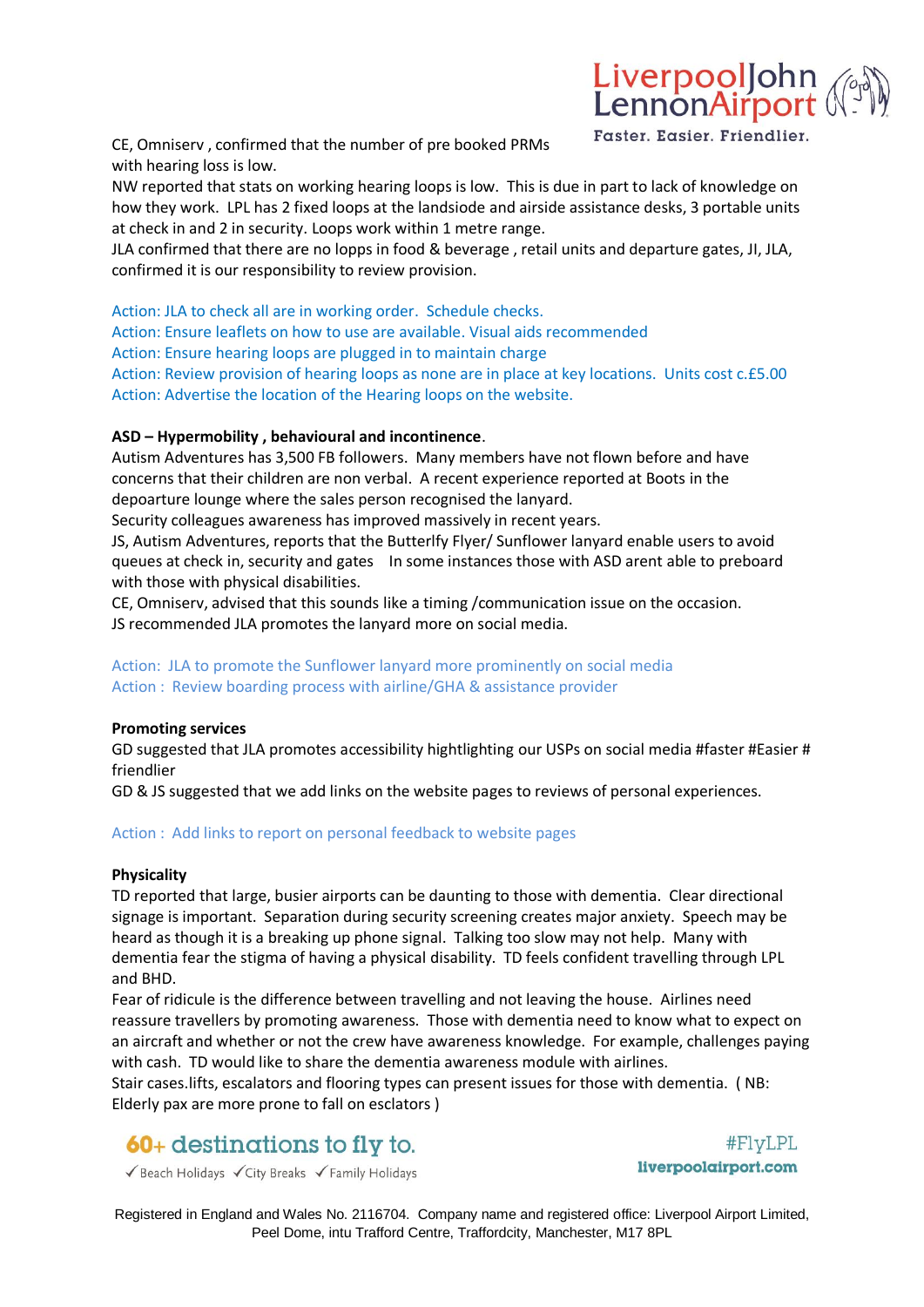

### **Visual Impairment issues at airports**

Guide Dogs offer half day awareness sessions ( 12 delegates for GBP250.00 ) or train the trainer sessions. The latest visual impairment simulations user VR to simulates different eye conditons and hearing loss.

Lack of contrast on staircases makes it difficult to go up or down stairs , even with the assistance of a guide dog.

Bright colours can lead to sensory overload. Swirling and changing colours may contirubute to falls.

Action: Arrange a VR simulation passenger journey walk through to update information for visually impaired passengers

#### **Passenger Journey times**

SO advised that persons with a brain injury may not be able to calculate times. Separation causes anxiety nervousness.

#### **Equipment**

**Omniserv** - 3 x ambilift, 3 x aisle chairs, 3 x pro slings ( all staff except for 2 are pro sling trained ) 2 s-max chairs ( back up use )

Wind restrictions 2 ambilift for use up to 45Knots, 1 ambulift for us up to 35 knots. Swissport – 1 Mobiloader to load/unload Electric Mobility Aids ( EMA ).

GD asked for clairifcation on colleague understanding on the loading and unloading of mobility equipment.

There are a number of restrictions dependent on the airline. easyJet website is easy to navigate for information. Not all airline sites are the same and some travel agents have little knowledge

Action: Share concerns with Swissport ramp services/ AOC and with Airport Trade colleague Ashley Morgan

Action: Based airline to join next meeting if possible

#### **Website feedback**

The tile directlry works generally.

Actions: Remove key events 2018

Actions : Look at changing 'Performance standards' to @how are we doing?' Actions: Can we invert the colours – see BHX website Actions : Change 'EMA' to powered wheelcahirs and electric mobility aids Actions: Add pictures of mobility equipment and description of what it is used for Actions : Promote Hearing loops Actions : Prebooking revisit page info

#### **Next meeting**

Actions: Plan follow up Septtemeber Action: Include travel agent representation

# **60**+ destinations to fly to.

Geach Holidays VCity Breaks V Family Holidays

 $#FlyLPL$ liverpoolairport.com

LiverpoolJohn<br>LennonAirport

Faster, Easier, Friendlier,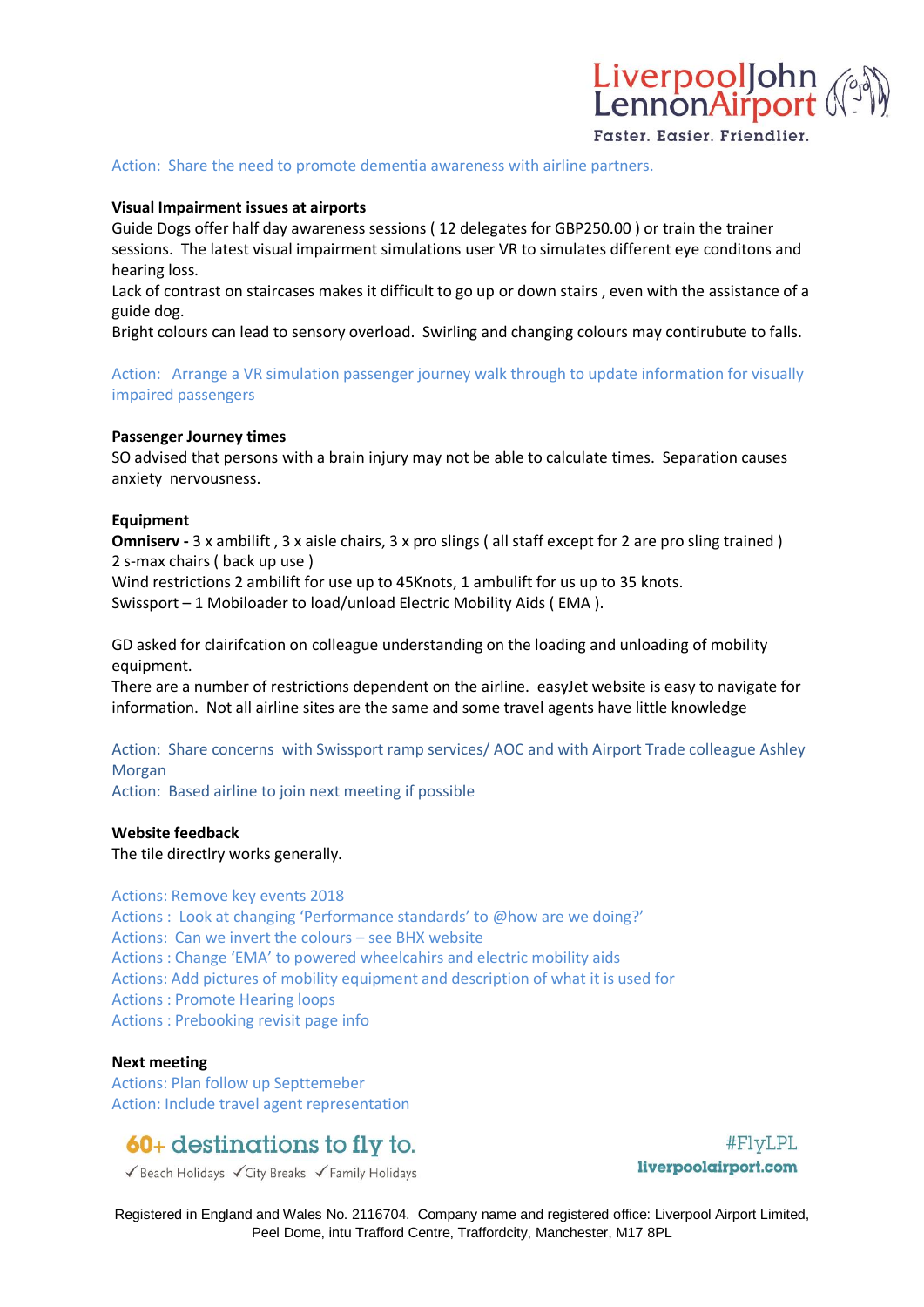

Action: Include airlines Action: Include Liverpool One Action: Include Handlign agent Action: Include security

# **Accessible Open Day 1st July**

We will offer am & pm 2 hour slots to individuals and groups who would like to come in to the airport to experience the passenger journey, hear about assistance options and talk to our teams

Action: Brief to be issued to all attendess  $7<sup>th</sup>$  June Action: Schedule social media posts to advertise Action: Add prominent information on the website to promote Action: Invite airport teams and airlines to be available throughout the day. Action: Promote with local media



#FlyLPL liverpoolairport.com

Geach Holidays VCity Breaks V Family Holidays